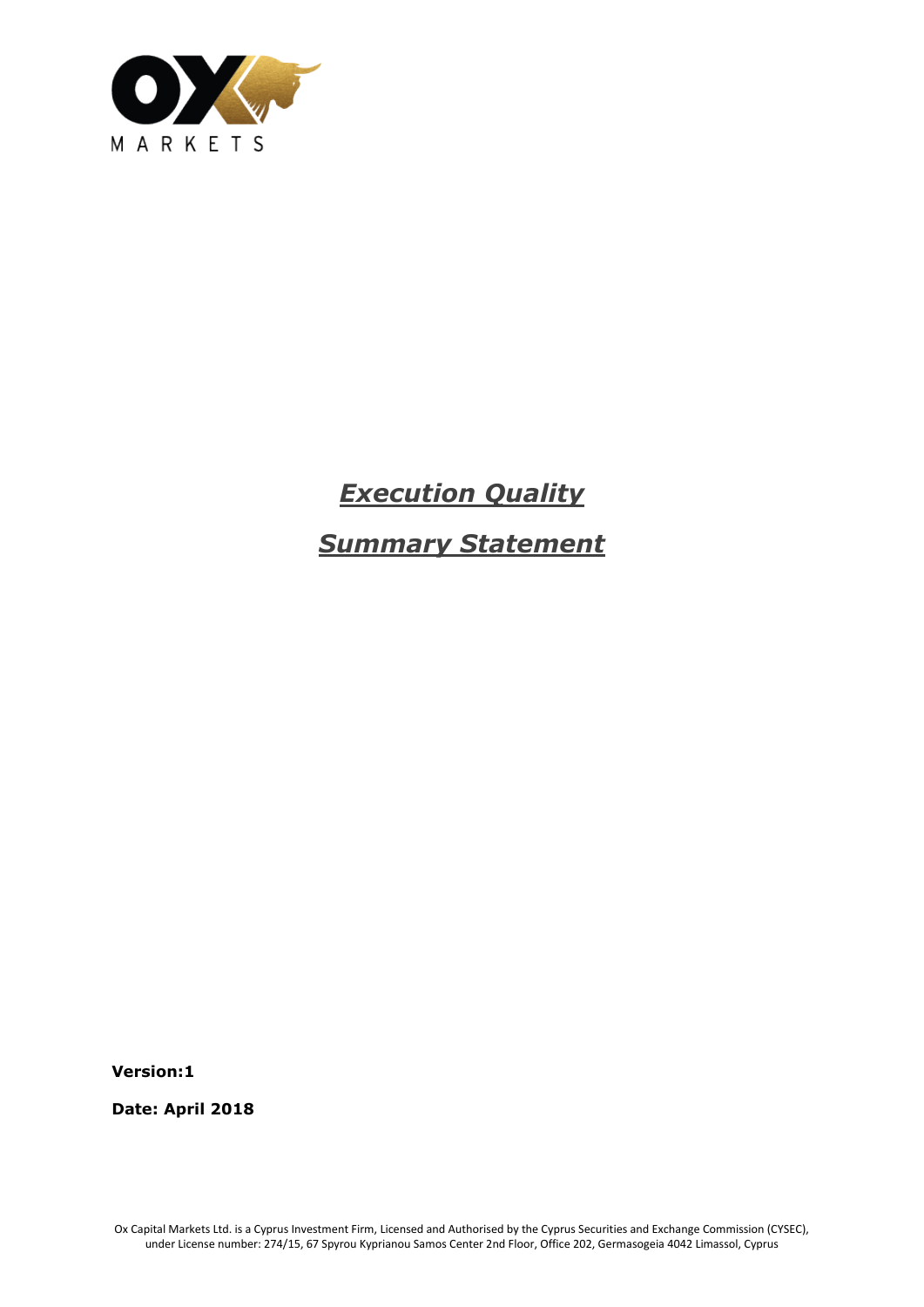

# **Contents**

| 1.   |  |                                                         |  |  |  |  |  |
|------|--|---------------------------------------------------------|--|--|--|--|--|
| 2.   |  |                                                         |  |  |  |  |  |
| 3.   |  |                                                         |  |  |  |  |  |
| 4.   |  |                                                         |  |  |  |  |  |
| 5.   |  |                                                         |  |  |  |  |  |
| 6.   |  |                                                         |  |  |  |  |  |
| 6.1. |  |                                                         |  |  |  |  |  |
| 6.2. |  |                                                         |  |  |  |  |  |
| 6.3. |  | Evaluation of the Liquidity Providers/ Price Providers4 |  |  |  |  |  |
| 6.4. |  |                                                         |  |  |  |  |  |
| 6.5. |  |                                                         |  |  |  |  |  |
| 6.6. |  |                                                         |  |  |  |  |  |
| 7.   |  |                                                         |  |  |  |  |  |
| 8.   |  |                                                         |  |  |  |  |  |
| 9.   |  |                                                         |  |  |  |  |  |
| 9.1. |  |                                                         |  |  |  |  |  |
| 9.2. |  |                                                         |  |  |  |  |  |
| 10.  |  |                                                         |  |  |  |  |  |
| 11.  |  |                                                         |  |  |  |  |  |
| 12.  |  |                                                         |  |  |  |  |  |
|      |  |                                                         |  |  |  |  |  |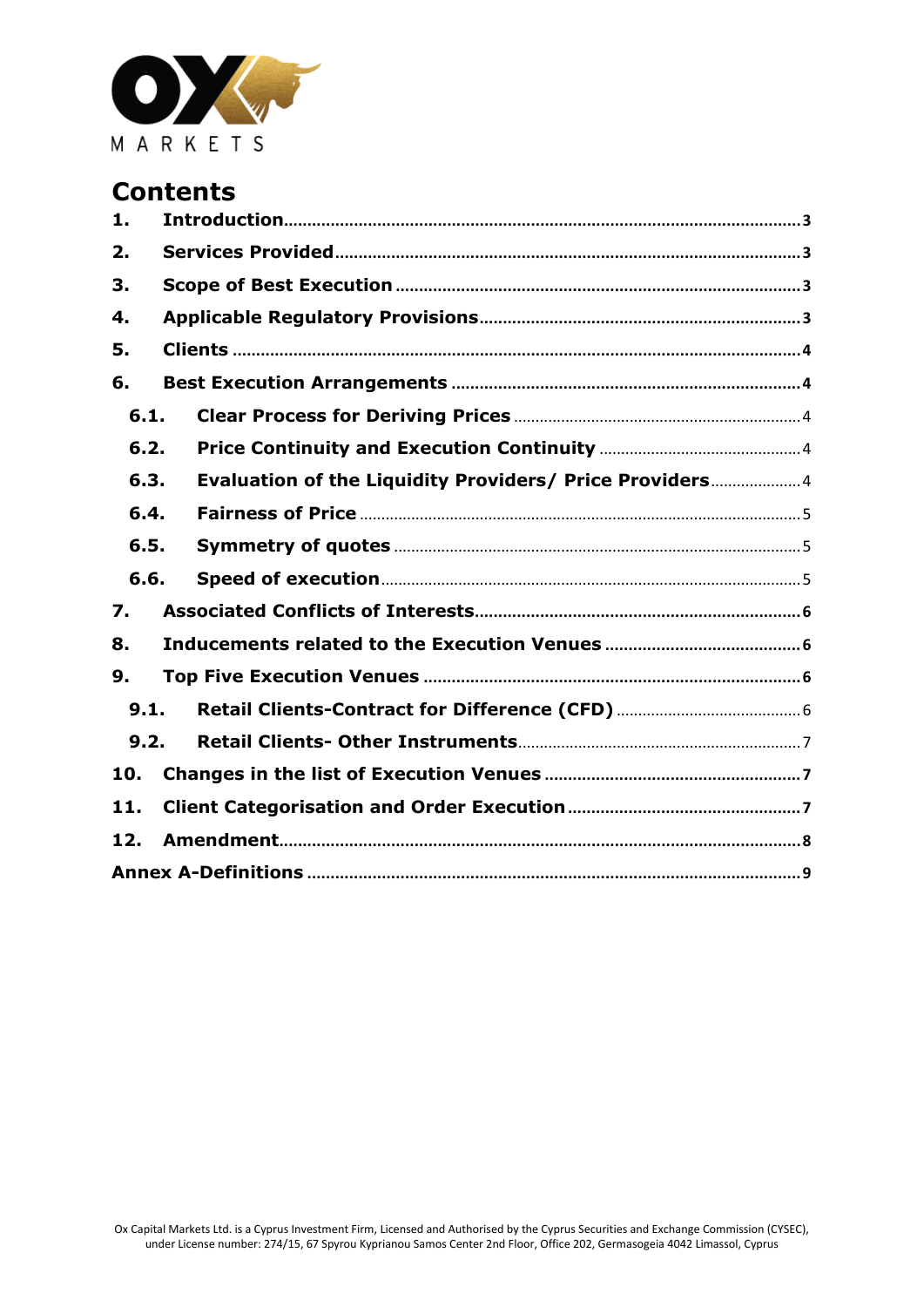

# **1. Introduction**

<span id="page-2-0"></span>Ox Capital Markets (hereinafter the "Company") is an Investment Firm with registration number HE 338839. The Company is authorised and licensed by the Cyprus Securities and Exchange Commission (hereinafter the "CySEC"), with license number 274/15.

This Execution Quality Summary Statement (hereinafter the "Statement") of the Company, has been created in accordance with the Investment Services and Activities and Regulated Markets Law 87(I)2017, which transposes the Directive 2014/65/EU on markets in financial instruments ("MIFID II"). Pursuant to which, the Company is required to inform its Retail and Professional clients (hereinafter the "Clients"), about all the sufficient steps taken to acquire the best possible result for its Clients ("Best Execution").

# **2. Services Provided**

<span id="page-2-1"></span>As per provisions of the Law 87(I)2017, First Appendix, Part I and Part II, the Company is licensed to provide the following services:

Investment Services and Activities:

- a) Reception and Transmission of orders in relation to one or more financial instruments
- b) Execution of orders on behalf of clients
- c) Portfolio Management

Ancillary Services:

- a) Safekeeping and administration of financial instruments, including custodianship and related services
- b) Granting credits or loans to an investor to allow him to carry out a transaction in one or more financial instruments, where the firm granting the credit or loan is involved in the transaction.
- c) Foreign exchange services where these are connected to the provision of investment services
- d) Investment research and financial analysis or other forms.

# **3. Scope of Best Execution**

<span id="page-2-2"></span>Best Execution is an important part of MiFID II and as per the provisions of the aforesaid Directive, the Company shall take all the sufficient steps to obtain the best possible result for its clients in certain circumstances:

- a) When executing a client order;
- b) The client is falling into the Scope of the Law;
- c) The Company is acting on behalf of the client.

# **4. Applicable Regulatory Provisions**

<span id="page-2-3"></span>The Company considered the below legal documentation while composing this Statement:

- Directive 2014/65/EU
- Law  $87(1)2017$
- Esma's Q&A 35-43-349
- Commission Delegated Regulation 2017/576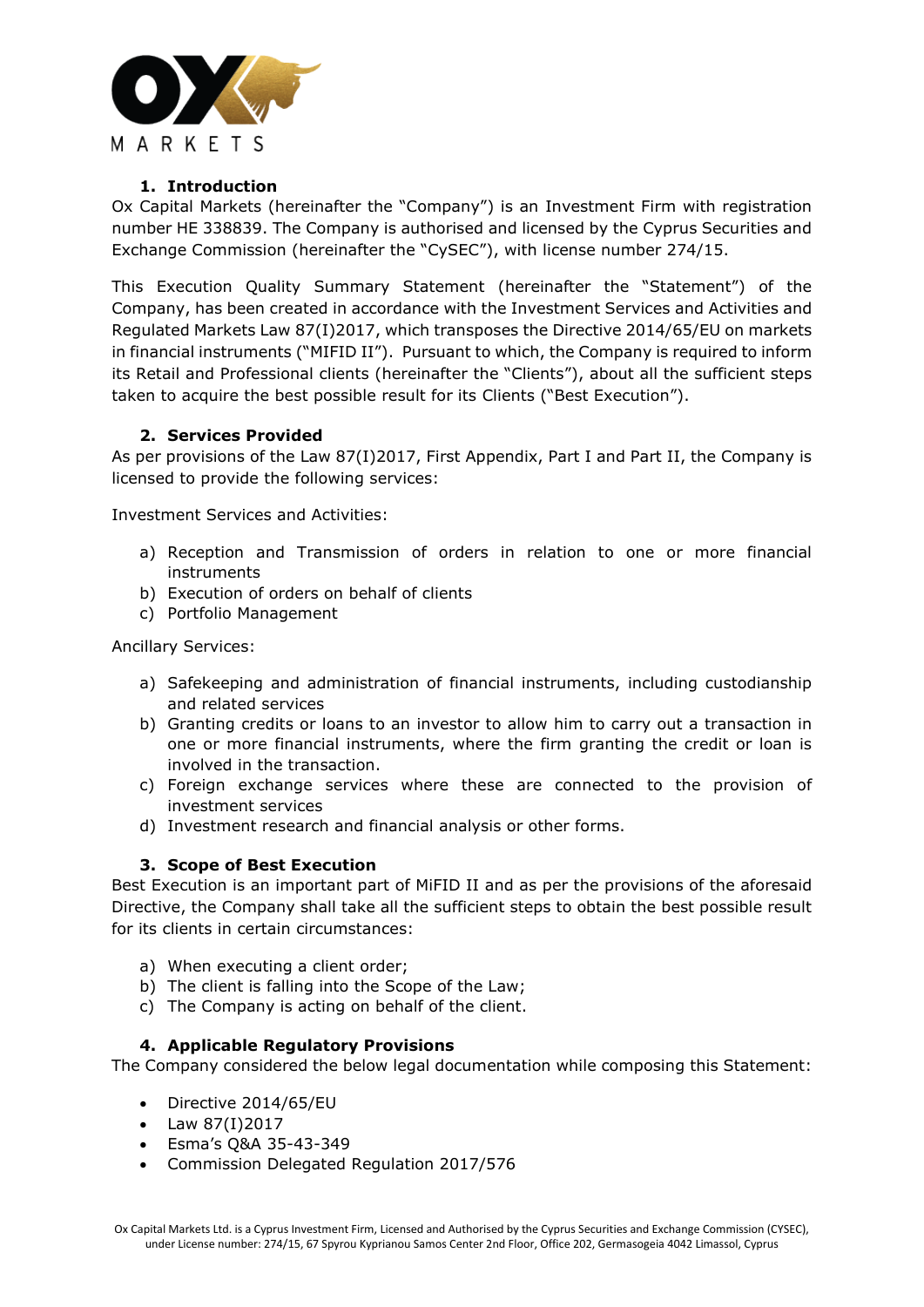

# **5. Clients**

<span id="page-3-0"></span>Clients who as per the Client Categorisation Policy were classified as Retail Clients and Professional Clients are falling under the scope of the aforesaid Regulations, while Eligible Counterparties are not.

# <span id="page-3-1"></span>**6. Best Execution Arrangements**

The Company has taken into consideration the provisions of the Laws and Regulations in respect to the best possible result and it has enhanced its procedures. It has taken all the sufficient steps in order to obtain the best possible result while executing the clients' orders. Further to the above, the Company considers the said best execution factors on consistent basis has established an ex-ante and ex-post arrangements, to ensure that best execution is in line with the regulatory requirements, by taking all the sufficient steps necessary to adhere to the best execution mandate. The Company obtains its prices from a third party external reference sources such as its Liquidity Providers.

The company considers all execution factors when assessing the quality of execution in normal and volatile market conditions.

# **6.1. Clear Process for Deriving Prices**

<span id="page-3-2"></span>Prices presented on the platform are derived directly from the Liquidity Provider and those prices are displayed on the trade terminal for clients. The Liquidity Provider`s pricing is checked with several sources to assure that quotes are in line with general market sentiment.

# **6.2. Price Continuity and Execution Continuity**

<span id="page-3-3"></span>The Company in order to assure continuity and assist to detect system errors or price freezes, a 'Price Checker' has been implemented and running in real time in the client terminal held by the Company's personnel, handling the ex-ante best execution arrangement.

# **6.3. Evaluation of the Liquidity Providers/ Price Providers**

<span id="page-3-4"></span>The Company takes the below in consideration when assessing and evaluating the Liquidity Provider/Price Provider:

# a) Regulatory Status:

The Company when enters into a Contractual agreement with the Liquidity provider/price provider, it assures that the Liquidity provider is licensed and regulated by a competent authority of a member (EU Liquidity Provider) state and/or regulated from a third country (Non-EU Liquidity Providers).

# b) Ability to Deal with Large Volume of Orders:

The Company prior entering into a contractual agreement with the Liquidity Provider, it has evaluated and assessed the Liquidity Provider, and made sure that it can deal with large volume of Orders and that in no way, could refuse or delay any given order (exception: abnormal market condition).

#### c) Speed of Execution:

The Speed of execution is a very important factor for the decision of a Liquidity provider. The company made sure that the selected LP, has a normal speed of execution within the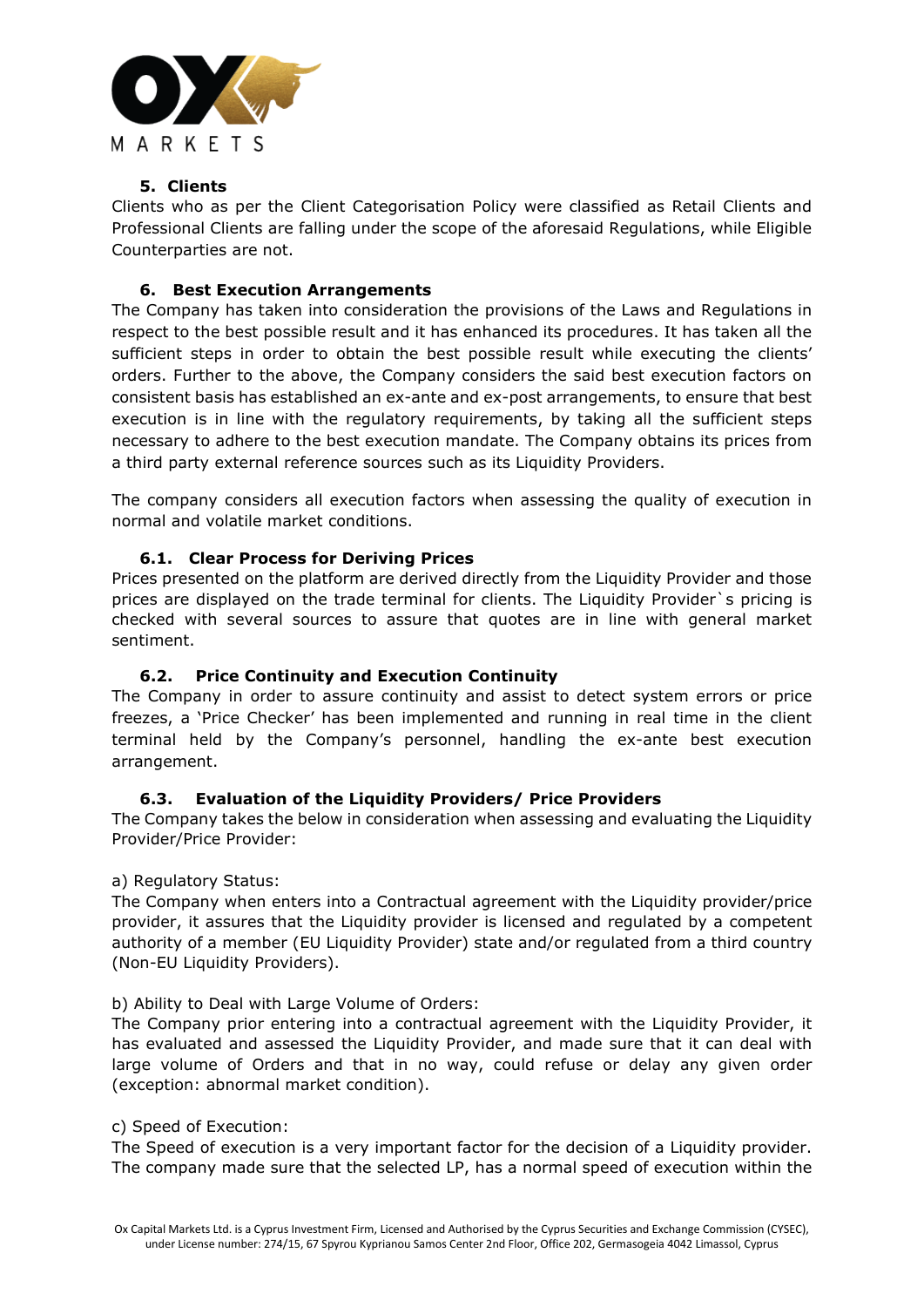

market's standard. The LPs IT infrastructure has been evaluated to be up to industry standards and comply with the Company's needs in respect to speed of execution, price continuity and continuous system improvements. The Company has established an ongoing monitoring in respect to this matter, to make sure that it serves the best interest of its' clients.

d) The Competitiveness of Commission Rates and Spreads

The Company while assessing and evaluating its Liquidity providers considered *inter alias*, the competitive spreads, commissions and low overnight fees that were offered from the said Liquidity Providers.

#### e) The Reputation of the Institution

The reputation of the institution plays a decisive factor during the evaluation of the Liquidity Provider selection process, as working with reputable institutional brokers is beneficial to our overall business.

#### f) Financial Status

The Liquidity Provider offers financial soundness that can justify the trading risk it undertakes, based on its cash flow and size of operation it undertakes regarding the settlement of all trades introduced, executed or hedged by its clients, based on contractual specifications.

#### g) Other Factors

The Company *inter alia*, took also into consideration the ease of doing business with the Liquidity Provider in matters such as the legal terms of the business relationship and various qualitative criteria for instance, clearing schemes, circuit breakers and scheduled actions.

# **6.4. Fairness of Price**

<span id="page-4-0"></span>The fairness of the price compared to market data should be verifiable by adequate records and monitoring tools. Adequate records should include storing prices from reputable LPs or reputable price sources.

The monitoring of the financial instruments pricing is a core duty of the relevant Company's personnel and fairness of price is evaluated and checked through the day by comparing with highly reputable sources e.g. Bloomberg.

# **6.5. Symmetry of quotes**

<span id="page-4-1"></span>The Company has established adequate procedures so as to ensure that monitoring the pricing is effectively done as well as the slippage of the prices. Relevant reports are being made and checked by the Senior management.

# **6.6. Speed of execution**

<span id="page-4-2"></span>A '**Speed Execution Report**' has been commissioned in order to assess latency of the trades. The said report is stating the total amount of trades and sample size used for complete transparency.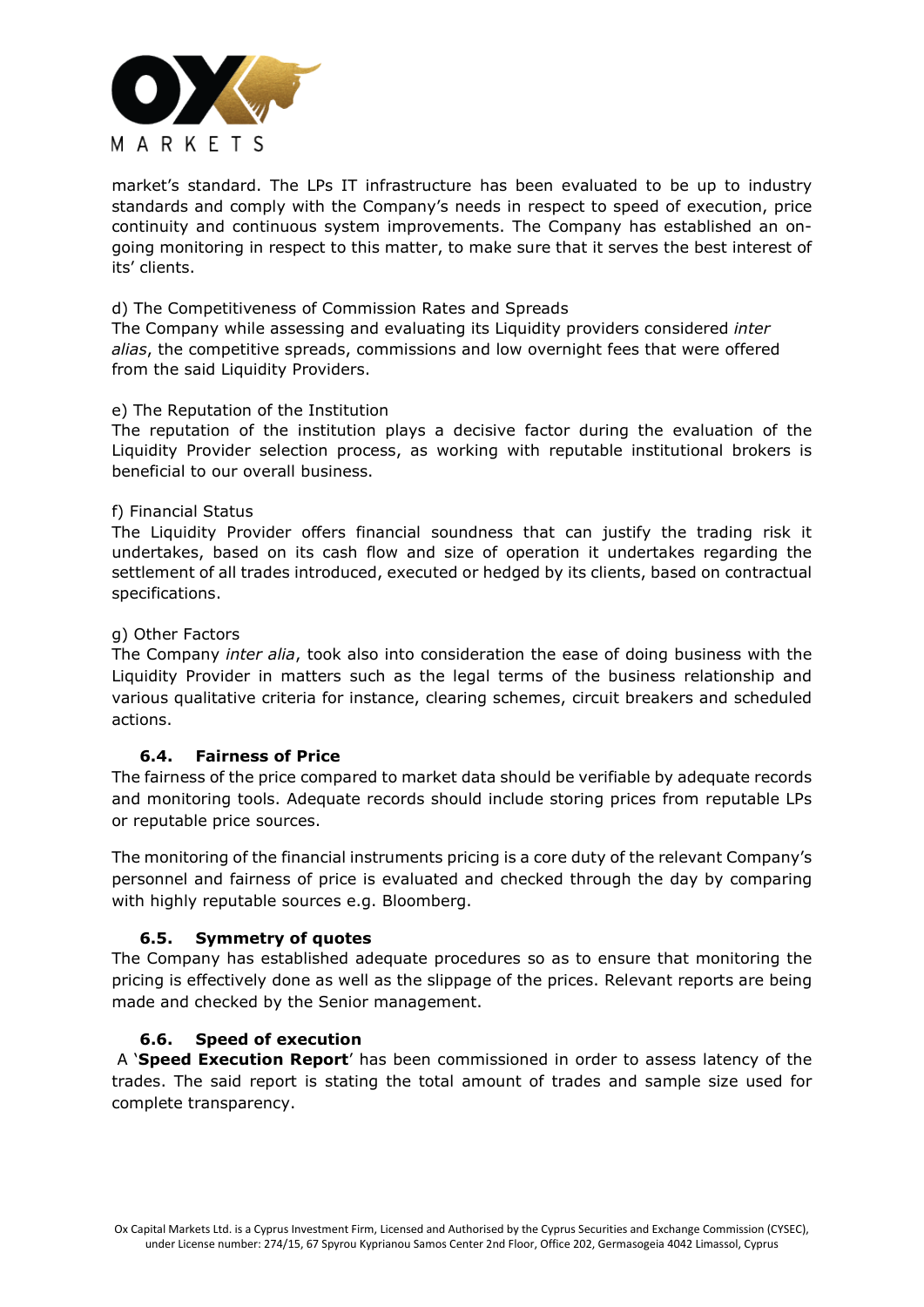

# **7. Associated Conflicts of Interests**

<span id="page-5-0"></span>

| <b>Possible Conflict of Interests</b>                                                                                                                                                                                            | Applicable procedures and preventive<br>measures                                                                                                                                                                                                |
|----------------------------------------------------------------------------------------------------------------------------------------------------------------------------------------------------------------------------------|-------------------------------------------------------------------------------------------------------------------------------------------------------------------------------------------------------------------------------------------------|
| The Company may have an interest in maximizing<br>trading volumes in order to increase its commission<br>revenue, which is inconsistent with the Client's<br>personal objective of minimizing transaction costs;                 | The Company has pre-cautionary measures in order<br>to prevent such conflict of Interest. It maintains an<br>adequate Best Execution Policy so as to ensure that<br>the best possible result is given to the Company's<br>Clients.              |
| Receive commissions and/or other inducements from<br>its Liquidity provider for the transmission of Client<br>Orders.                                                                                                            | The Company has in place a Liquidity provider<br>agreement. The Company has certain procedures in<br>order to act on the best interest of its Clients.                                                                                          |
| Maximizing of the trading volumes in order to<br>increase receivable brokerage commission, which<br>may directly conflict with the Client's interest, if that<br>interest is in minimizing the volume of trades they<br>perform. | Best Execution<br>The<br>Company<br>has in place<br>Arrangements Policy and puts all of its efforts in order<br>to prevent such event. The employees are not allowed<br>to provide such information/instruction to the Clients<br>at all times. |

# **8. Inducements related to the Execution Venues**

<span id="page-5-1"></span>The company has standard Liquidity Providers agreements in place with all execution venues used to execute client orders which are legally binding contracts which *inter alia*, include all due processes in compliance and safeguarding of client's interest. Further to that, the Company has specific arrangements in respect to the payments received and paid to the Liquidity providers.

# **9. Top Five Execution Venues**

<span id="page-5-2"></span>As per the provisions of MiFID II, the Company is required to summarise and make public on an annual basis, for each class of financial instruments the top five execution venues in terms of trading volumes where the Company executed clients' orders in the preceding year (01.01.2017 – 31.12.2017) and information on the quality of execution obtained.

<span id="page-5-3"></span>

| Class of Instrument                                                                                                                                                                        |  |  | Contract for Difference (CFD)                                                    |                                    |                                            |                                         |  |
|--------------------------------------------------------------------------------------------------------------------------------------------------------------------------------------------|--|--|----------------------------------------------------------------------------------|------------------------------------|--------------------------------------------|-----------------------------------------|--|
| Notification if <1 average trade<br>per business day in the previous<br>year                                                                                                               |  |  |                                                                                  |                                    |                                            |                                         |  |
| Proportion of<br>Top five execution<br>volume (lots)<br>venues<br>traded as a<br>ranked in terms of<br>percentage of<br>trading<br>total in that<br>class<br>volumes (descending<br>order) |  |  | Proportion<br>of orders<br>(number of<br>trades)<br>executed<br>as<br>percentage | Percentage<br>of passive<br>orders | Percentag<br>e of<br>aggressiv<br>e orders | Percentag<br>e of<br>directed<br>orders |  |

# **9.1. Retail Clients-Contract for Difference (CFD)**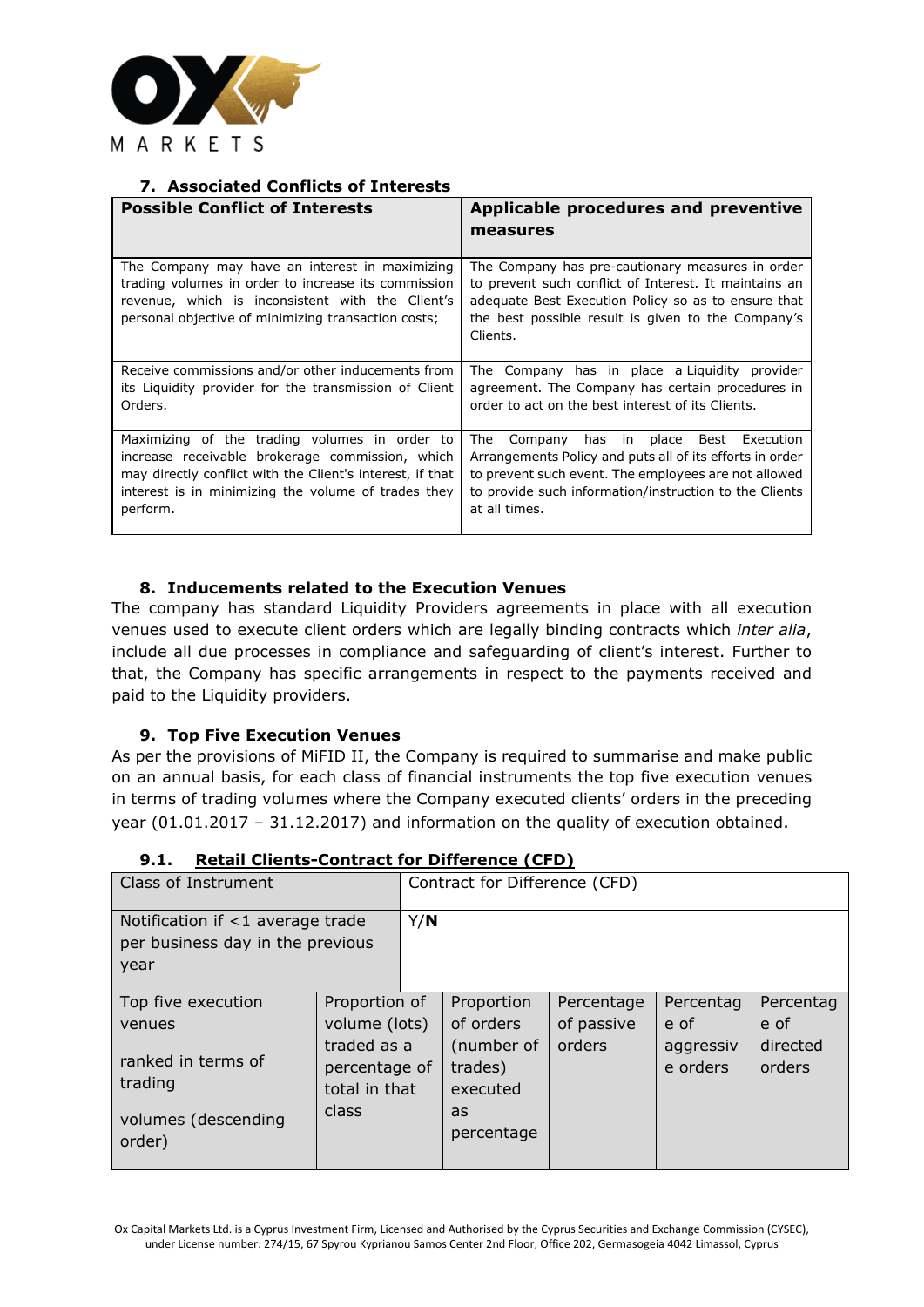

|                    |      | of total in<br>that class |     |      |     |
|--------------------|------|---------------------------|-----|------|-----|
| Xchange Option Ltd | 100% | 100%                      | N/A | 100% | N/A |

# <span id="page-6-0"></span>**9.2. Retail Clients- Other Instruments**

| Class of Instrument                                                                                                                                                                        |      | Other Instruments-Binary Options |                                                                                                                   |                                        |                                               |                                     |
|--------------------------------------------------------------------------------------------------------------------------------------------------------------------------------------------|------|----------------------------------|-------------------------------------------------------------------------------------------------------------------|----------------------------------------|-----------------------------------------------|-------------------------------------|
| Notification if <1 average trade<br>per business day in the previous<br>year                                                                                                               | Y/N  |                                  |                                                                                                                   |                                        |                                               |                                     |
| Proportion of<br>Top five execution<br>volume (lots)<br>venues<br>traded as a<br>ranked in terms of<br>percentage of<br>trading<br>total in that<br>class<br>volumes (descending<br>order) |      |                                  | Proportion<br>of orders<br>(number<br>of trades)<br>executed<br>as<br>percentag<br>e of total<br>in that<br>class | Percentag<br>e of<br>passive<br>orders | Percenta<br>ge of<br>aggressi<br>ve<br>orders | Percentage<br>of directed<br>orders |
| SpotOption Exchange<br>LTD. LEI:<br>213800LENWF8QHU2<br>K928<br>(Cyprus)                                                                                                                   | 100% |                                  | 100%                                                                                                              | N/A                                    | 100%                                          | N/A                                 |

# <span id="page-6-1"></span>**10.Changes in the list of Execution Venues**

The list of execution venues has changed, the Company hs terminated its business relationship with XchangeOption Ltd, as can be found in the ["Best Execution Policy".](http://www.oxmarkets.com/wp-content/uploads/2018/02/Summary-Best-Execution-Policy-Jan.-2018.pdf)

# **11.Client Categorisation and Order Execution**

<span id="page-6-2"></span>The Company has in place an adequate [Client Categorisation Policy.](http://www.oxmarkets.com/wp-content/uploads/2018/01/Clients-Categorisation-Policy-Jan.-2018.pdf) In the said policy, the Company is stating that a Retail Client is provided with the higher level of protection while a professional client has lower protection.

In respect to the order execution, the Company is obliged to request from its Retail Clients to provide information regarding his knowledge and experience in the investment field relevant to the specific type of product or service offered or demanded, so as to enable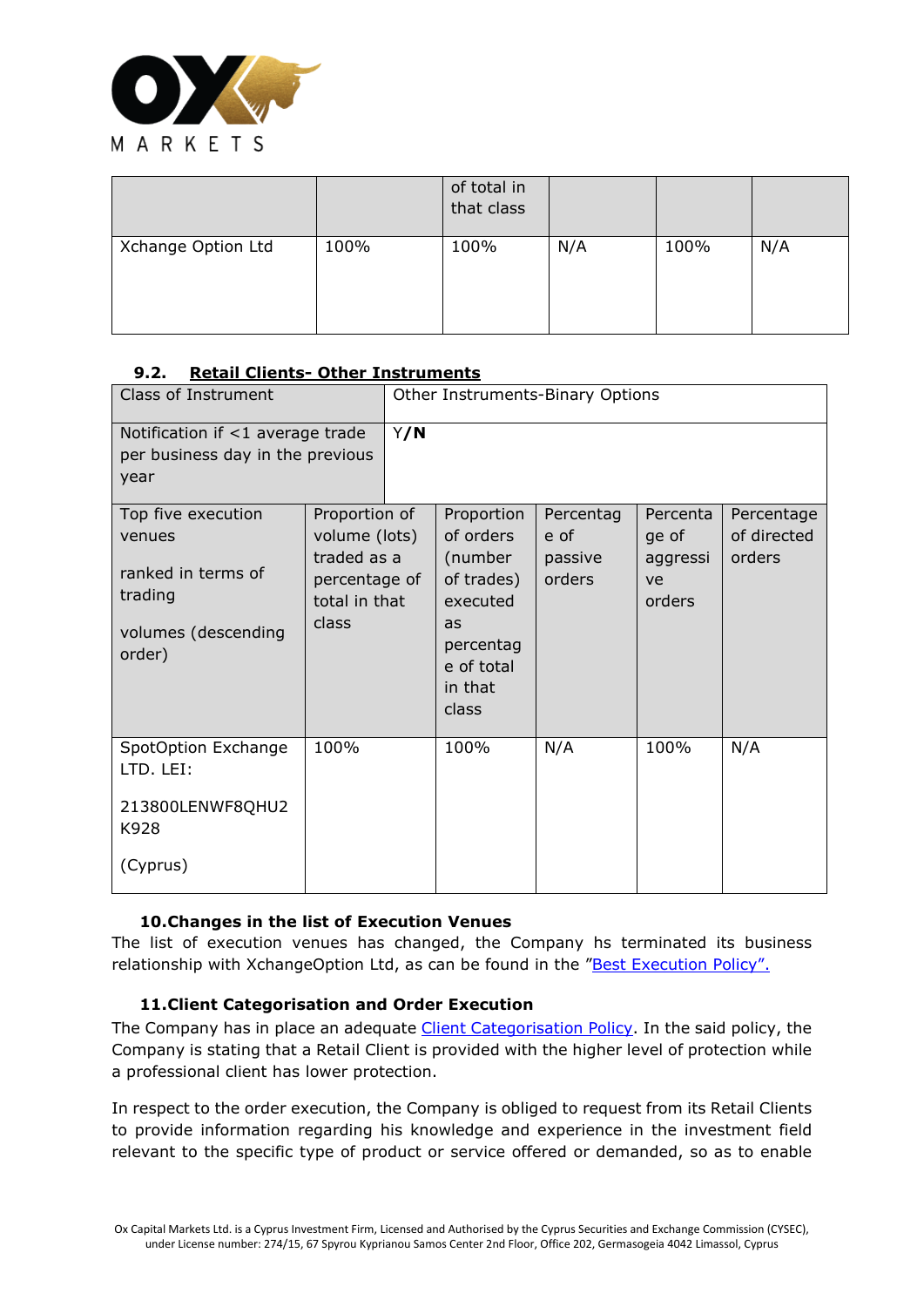

the Company to assess whether the investment service or product envisaged is appropriate for the Client.

In the contrary the Company shall be entitled to assume that a Professional Client has the necessary experience and knowledge in order to understand the risks involved in relation to those particular investment services or transactions, or types of transaction or product, for which the Client is classified as a Professional Client. Consequently, and unlike the situation with a Retail Client, the Company should not generally need to obtain additional information from the Client for the purposes of the assessment of appropriateness for those products and services for which they have been classified as a Professional Client.

Where the Company treats the Client as an Eligible Counterparty, the Client will be entitled to fewer protections under the Law than it would be entitled to as a Retail or Professional Client. Specifically:

- i. The Company is not required to provide the Client with best execution in executing the Client's orders.
- ii. The Company is not required to implement procedures and arrangements which provide for the prompt, fair and expeditious execution of its Client orders, relative to other Client orders or its trading interests.
- iii. The Company is not required to assess the appropriateness or suitability of a product or service that it provides to Client but can assume that the Client has the expertise to choose the most appropriate product or service for itself and that he/she has the ability to bear losses.
- iv. The Company is not required to provide the Client with information about the Company's execution venues, the arrangements through which the Company will be remunerated and other relevant information.

# **12.Amendment**

<span id="page-7-0"></span>The Company reserves the right to review and/or amend its Best Interest and Order Execution Policy as well as this Statement. If the Company makes a material change of its Policy and/or this Statement, its client will be informed and an updated version of the said policy and Statement will be available on the Company's website.